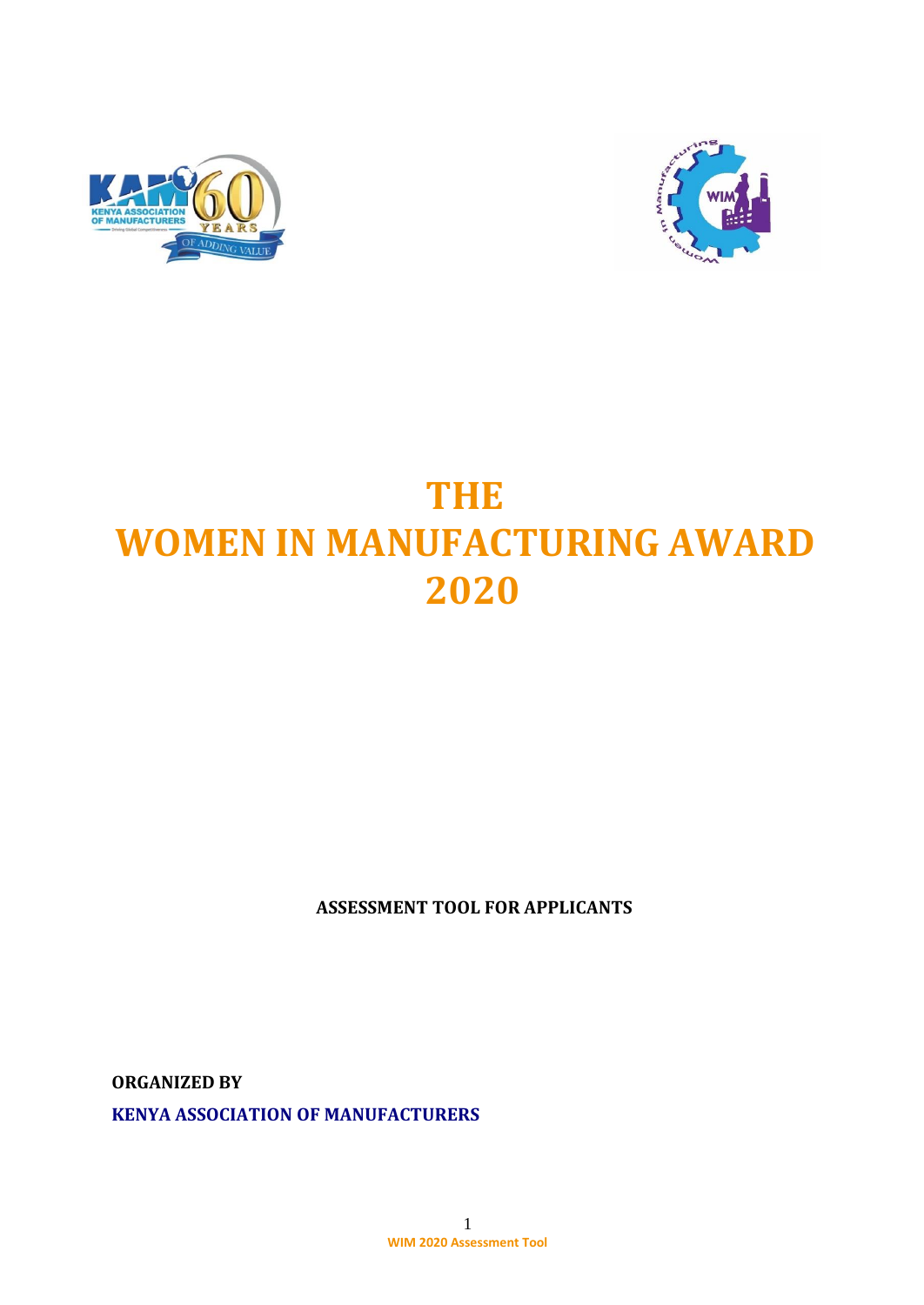Dear Applicant,

Kenya Association of Manufacturers is delighted that you have applied to be a participant in **Women in Manufacturing Awards (WIMA) 2020**

In 2017, KAM launched the Women In Manufacturing Programme, which is a first of its kind in the Association and in the Country.

The program provides a platform to bring together women from large, medium and small industries in an effort to inspire them to venture into more sectors in industry and enable them to break traditional barriers.

The purpose of **the Women in Manufacturing Award** is to recognise women/women owned enterprises/enterprises that have achieved outstanding results in championing inclusivity and the growth of women in the manufacturing value chain.

**This tool is not only intended to assess your industry's governance and inclusivity performance for the purposes of the award, but can also function as a useful tool for your industry in designing your future as we transition to industry 4.0**

All the best!

**Phyllis Wakiaga Chief Executive** Kenya Association of Manufacturers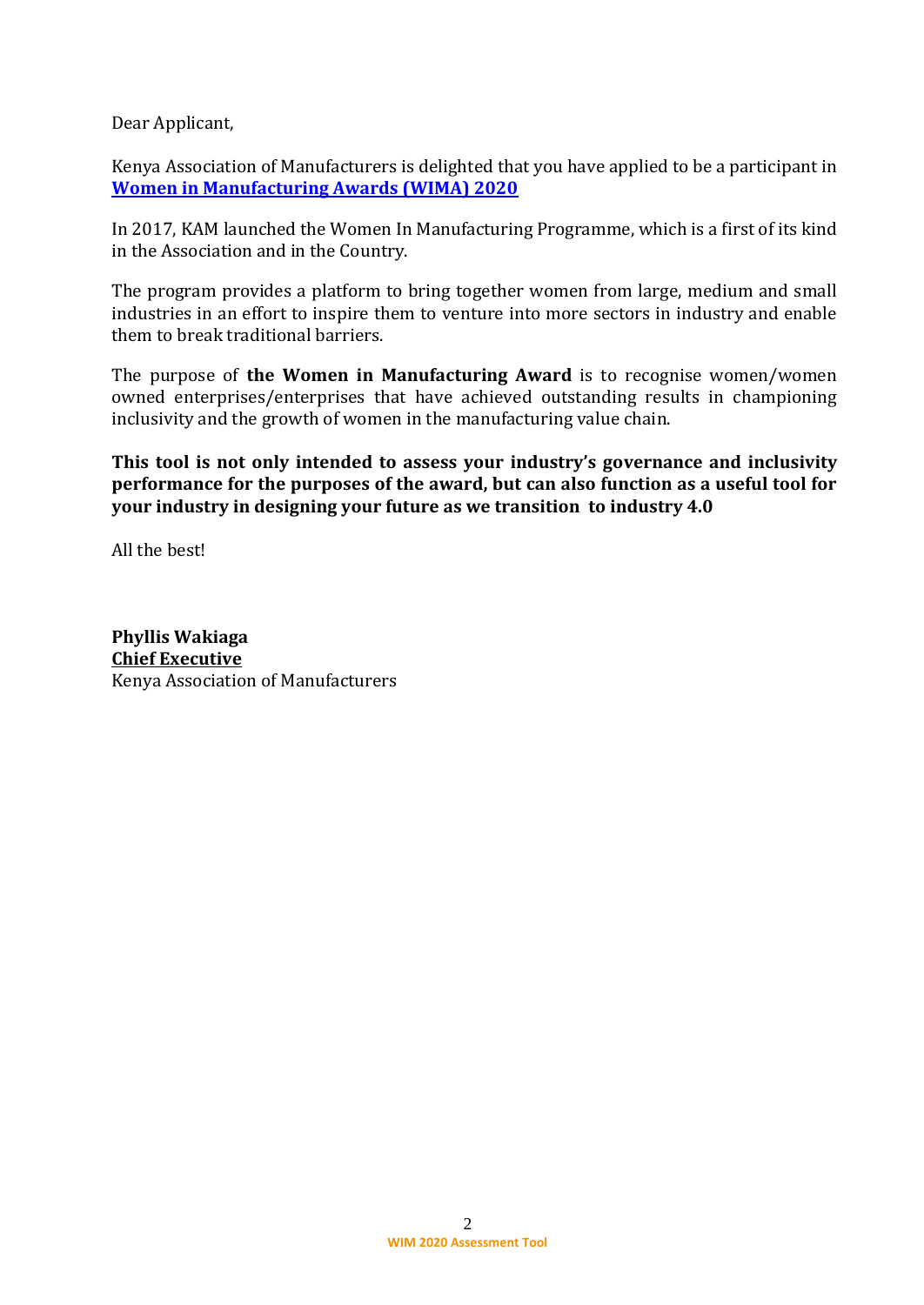#### **INTRODUCTION**

Participation in the Women in Manufacturing Awards (WIMA) is open to all small, medium and large scale industries. Participating enterprises have to demonstrate a commitment to champion the inclusivity agenda in their operations through policy, capacity building, employee retention and implementation of inclusive strategies to promote growth.

Awards will be won in the following categories:

- ► *The Inclusivity Legend Award*
- ► *Best Lead Multinational*
- ► *Best Lead – Micro and Small*
- ► *Best Lead -Medium*
- ► *Best Lead - Large Company*

#### **ABOUT KAM**

The Kenya Association of Manufacturers (KAM) was formed in 1959 as a representative organization for Kenyan industrialists. KAM is a non-partisan, non-profit, membership organization. It has over 800 members in manufacturing and processing and associate members, whose business activity contributes to expansion of industry, including financial institutions, insurance companies, and consulting firms. KAM represents its member's interests with central government, regulatory agencies, and local authorities. It provides services to encourage members to uphold standards, compete fairly, and contribute to the development of Kenya's industrial potential

The Women In Manufacturing (WIM) Programme was launched on May 17th 2017. The programme's aim is to enhance market access for women industrialists in Kenya, provide an enabling environment for them and improve their competitiveness locally, regionally and globally. WIM runs as a Caucus within KAM and involves women-owned, founded and led businesses in Kenya.

WIM, targets women in Micro, Small and Medium businesses to provide them with networks, skills and knowledge to access bigger markets, expand their current businesses and venture into diverse sectors.

Since its inception, the Caucus has had 10 forums and hosted regional industrialists from Nigeria, Ghana and South Africa.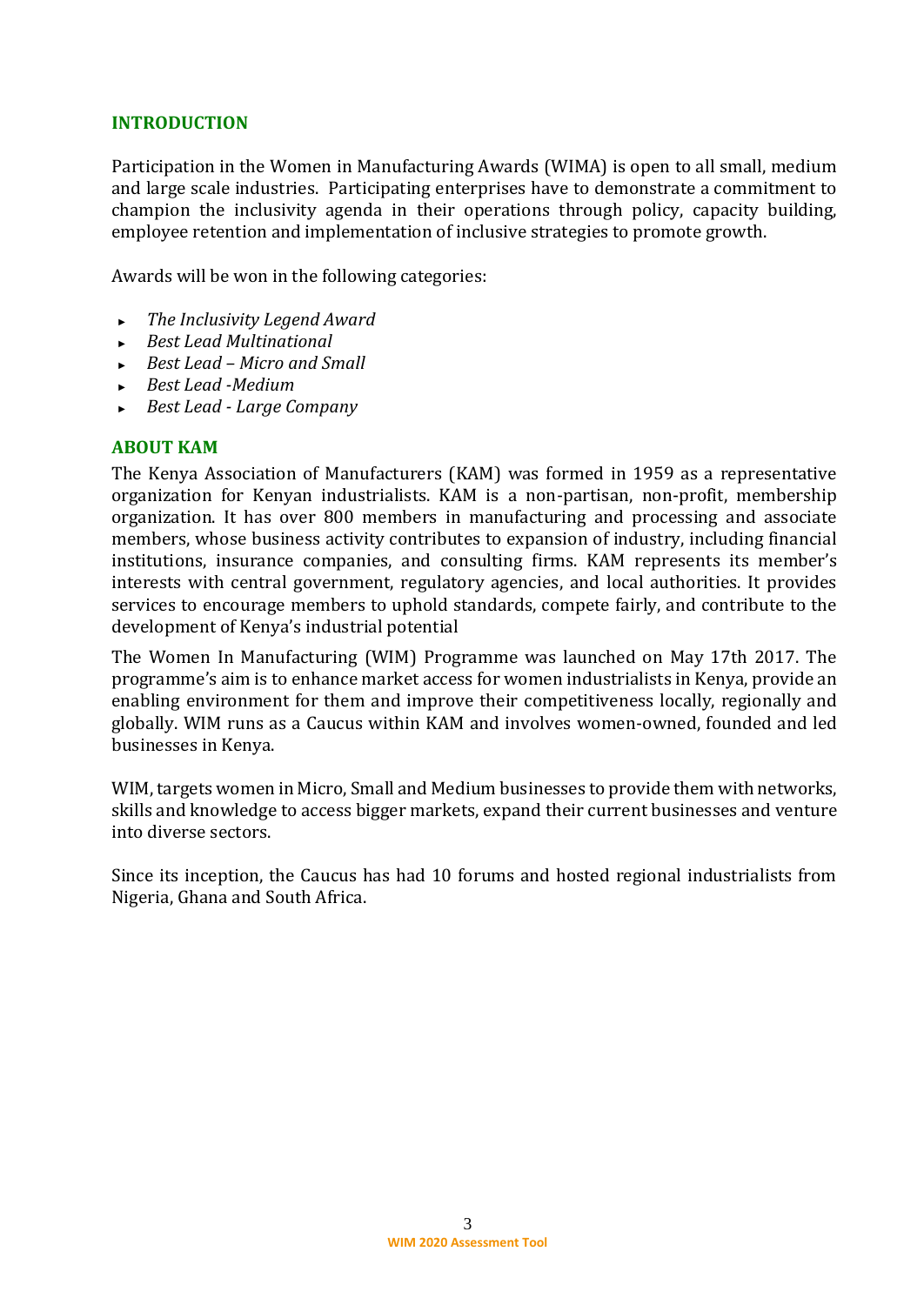#### **AWARD CRITERIA & HOW YOUR APPLICATION WILL BE JUDGED**

The award criteria required in this assessment tool are divided into six main sections as follows:

- 1. Classification
- 2. General information on Operations
- 3. Adherence to policy regulations
- 4. Specific Questions
- 5. Inclusivity Legend Award

Sections 1 - 3 consists of basic facility information that is required of all award applicants. Section 4 forms the main criteria upon which your facility will be judged. Section 5 is specific to the Inclusivity legend award.

#### **STRUCTURE OF THE AWARD**

The following have been established to guide the award process:

- ► **The WIM Steering Committee** comprised of representatives of women-led and women-owned enterprises
- ► **Panel of Judges** comprised of appointees by the WIM Steering Committee. The purpose of the Panel of Judges is to act as the "external examiner" in the award process.

#### **FILLING IN THE AWARD ASSESSMENT TOOL**

Attached to this assessment tool is a set of guidance notes to help in filling in the sections. Should you require any further assistance, please call the Women in Manufacturing Lead Coordinator, whose contact details are given below.

You are requested to fill in every question in the tool. Where a question is not applicable, please state this as N/A and include a reason if possible.

Should you require additional space, please use a clearly labelled separate sheet and state that you have done so in the appropriate section of the assessment tool.

#### **Please ensure that the cover sheet accompanying this assessment tool is also completed and signed by the company's Chief Executive.**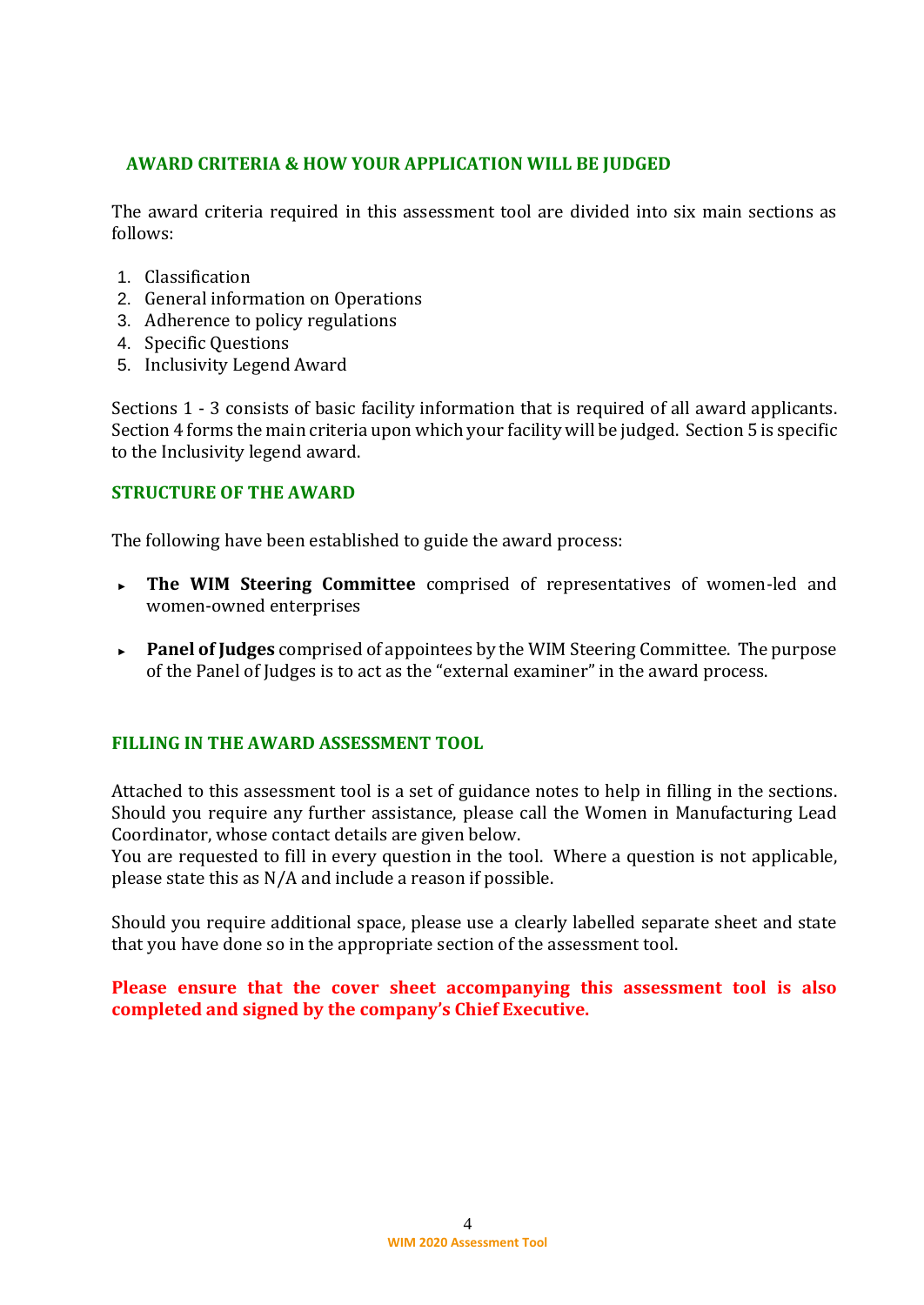#### **SUBMISSION OF YOUR APPLICATION**

Please submit a copy of the assessment tool together with approved and verified relevant supporting documents to:

## **KAM Women in Manufacturing Award Secretariat** E-mail: **wimawards@kam.co.ke**

**E-mailed responses should be in PDF (Portable Document Format) and accompanied by Scanned copies of supporting documents**.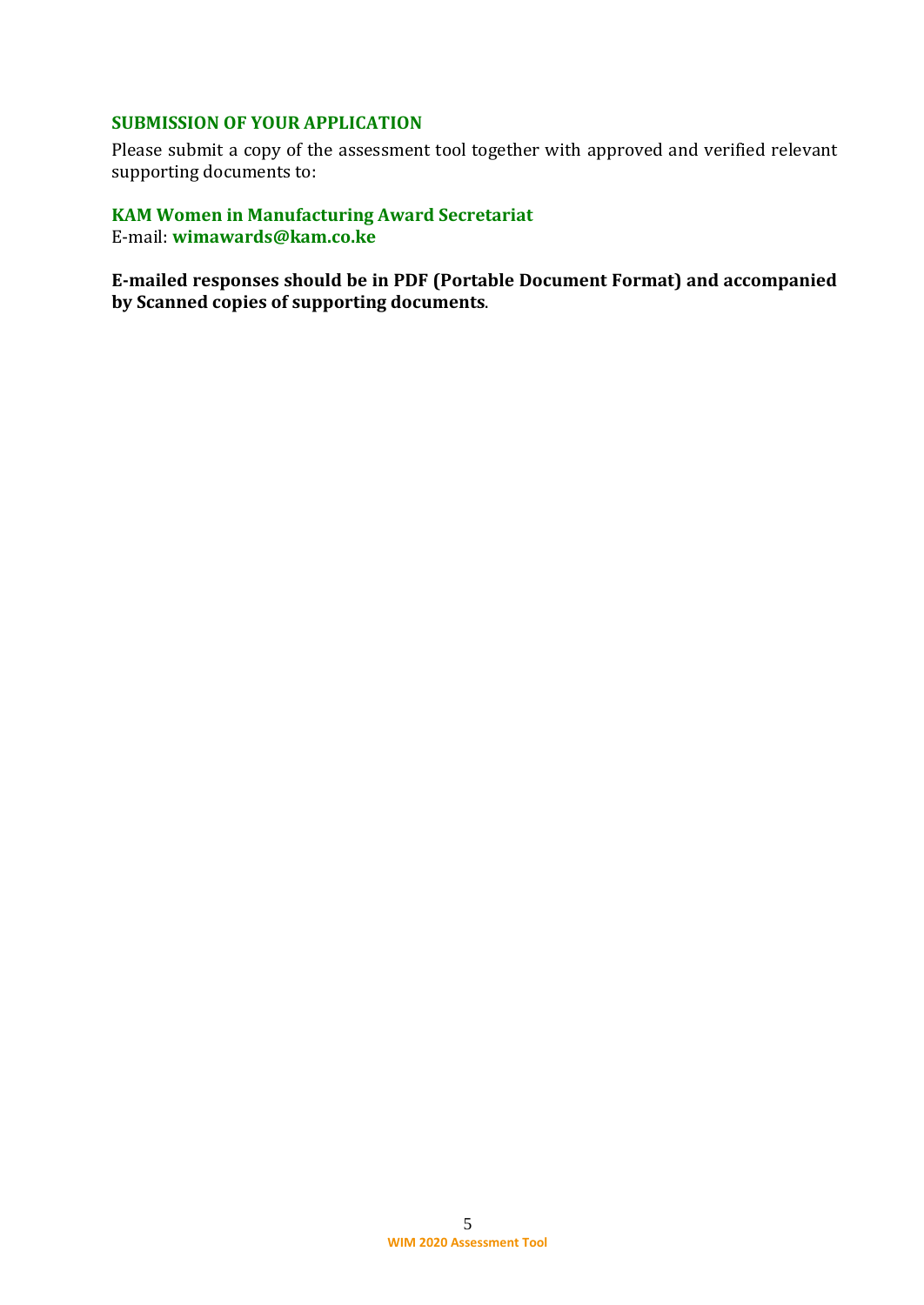#### **DECLARATION FORM**

The details of this assessment tool will be subject to verification by a panel of judges appointed by the award organisers.

Any false statements will lead to automatic disqualification from the award process.

I certify that the information contained in this assessment tool is a true and fair representation of the performance of the company, and that the data may be used for the purposes of evaluating and promoting the Women in Manufacturing Award

| <b>Contact Person for the Assessment Tool:</b> |
|------------------------------------------------|
|                                                |
|                                                |
|                                                |
|                                                |

**Company Stamp:**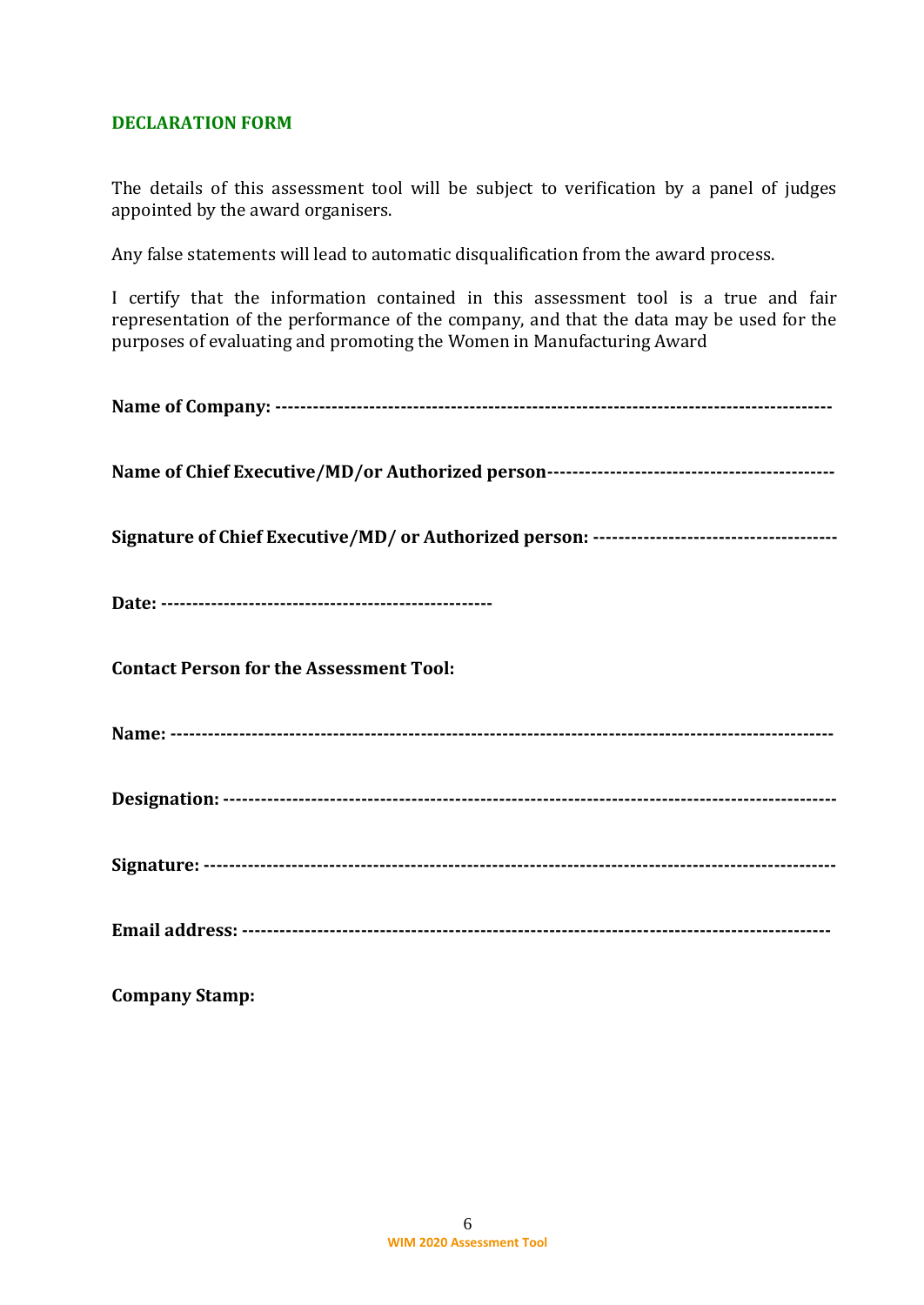## **1. Kindly select the category under which you are making your application for the WIM Awards**

- □ Micro and Small Enterprise/Company
- □ Medium Enterprise/Company
- □ Large Enterprise/Company
- Multinational
- $\Box$  The Inclusivity Legend Award

## **2. GENERAL INFORMATION ON OPERATIONS (5 POINTS)**

**I. Sector (Manufacturing / service/ other):**

i. ------------------------------------------------------------------------------------------

## **II. Brief description of products/services:**

i. ------------------------------------------------------------------------------------------

ii. ------------------------------------------------------------------------------------------

**III. Number of years in operation:** ---------------------------------------------------

## **3. ADHERENCE TO POLICY REGULATIONS (***15 Points)*

- I. Adherence to policy regulations? (Tax compliance, Standards, Health and Safety and any other relevant to your sector attach a copy approved by top management)
- II. How often are policies reviewed and updated? Please attach documented evidence e.g. old and new policies.
- III. How are policies communicated to employees, customers, suppliers (attach evidence)

# **4. Specific questions**

## **(Only respond to the questions in your specific category and attach evidence)**

## *Small and Micro Companies/Enterprises: INNOVATION AND BEST PRACTISE (20 Points)*

- I. Indicate any international policies adopted in your organization that inculcate gender equality and inclusion
- II. Demonstrate achievement of Best Practise (e.g. KAIZEN)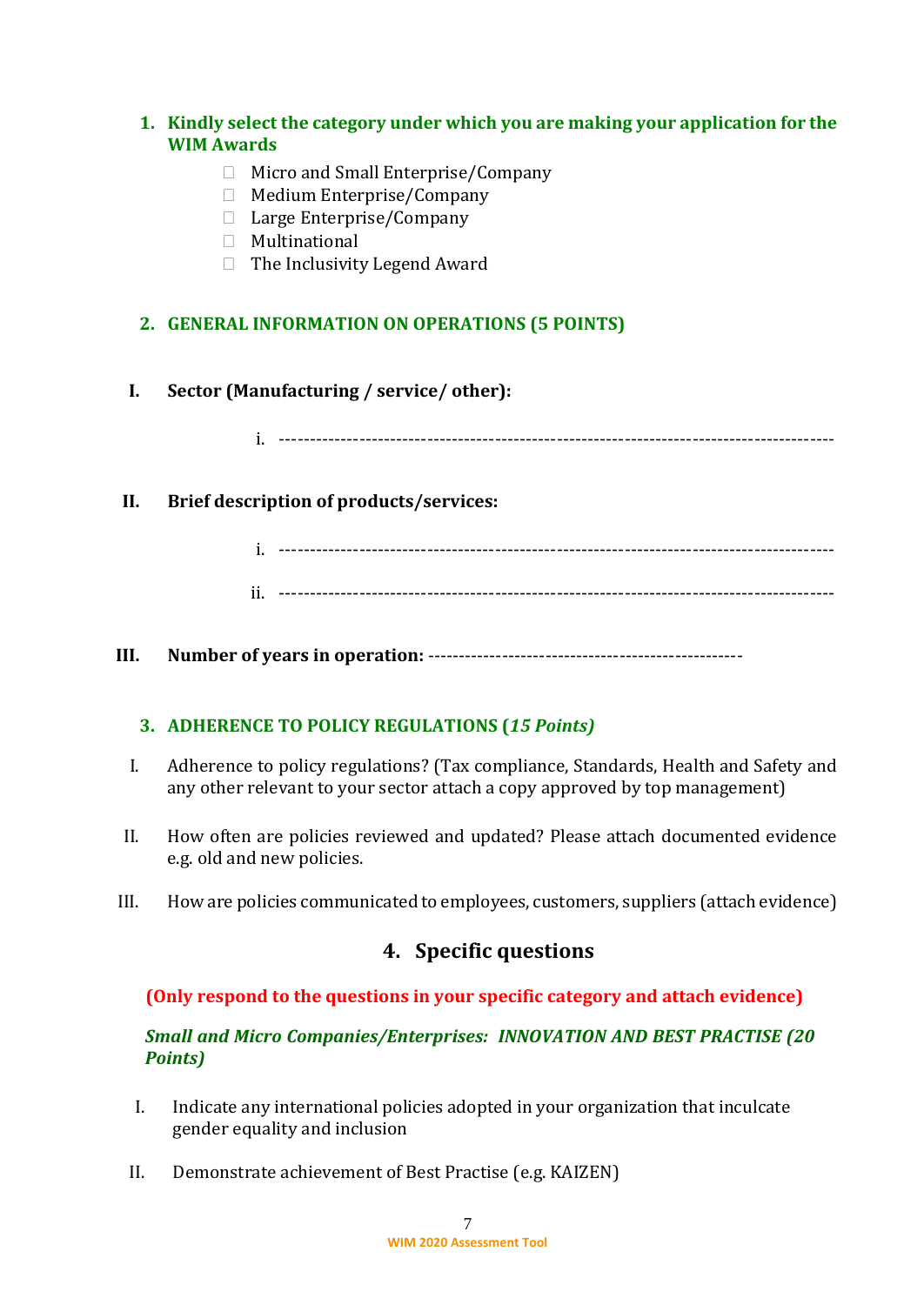- III. Demonstrate innovative programs/policies in your organization which foster women participation in manufacturing
- IV. What incentives does your company provide to staff for creativity and ideas on inclusivity? Please describe and attach evidence

## **Medium Enterprises/Companies: GOVERNANCE / ORGANIZATIONAL STRUCTURE (20 Points)**

- I. Does your company have plan/programs on inclusivity and equality (attach a copy approved by top management)
- II. State the specific strategies/plans and programs that have deliberately increased participation of Women in your enterprise (attach a copy approved by top management)

#### **Roles and Responsibilities**

- I. Does your organization have a HR Policy and a designated HR officer? If yes, please describe and attach the Guidelines/ functions of the policy.
- II. Demonstrate the growth pattern of women in your organization.

#### **Training and Capacity Building**

- I. Does your organization facilitate training for employees? (Please attach the program for 2019)
- II. Please list two training programs specifically for women in your organization (attach evidence approved by management)

**Table 1: Training Courses on inclusivity and opportunities for women in manufacturing (Attach evidence: certificate of attendance, confirmation emails or attendance list)**

| <b>Designation</b> | Staff Name and Description of Training<br>Course / conference<br>(specify if internal or<br>external) | of<br><b>Date</b><br>Course (over the $\vert$ organised by<br>last 1 year) | <b>Course</b> |
|--------------------|-------------------------------------------------------------------------------------------------------|----------------------------------------------------------------------------|---------------|
|                    |                                                                                                       |                                                                            |               |
|                    |                                                                                                       |                                                                            |               |
|                    |                                                                                                       |                                                                            |               |
|                    |                                                                                                       |                                                                            |               |
|                    |                                                                                                       |                                                                            |               |
|                    |                                                                                                       |                                                                            |               |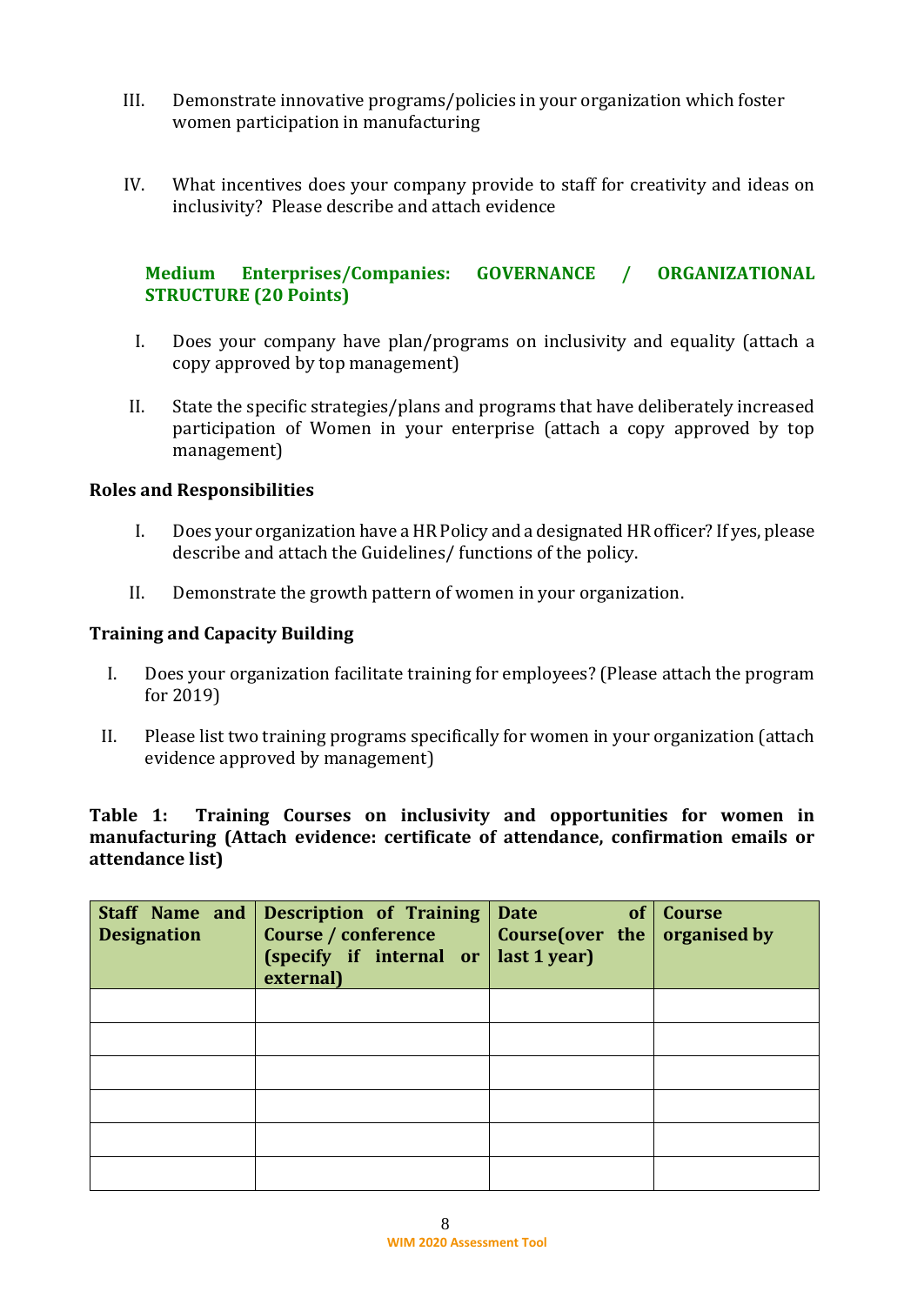## **Large Companies/Enterprises: Sustainability (20 Points)**

- I. Does your company have plan/programs on inclusivity and equality (attach a copy approved by top management)
- II. Demonstrate sustainability in regard to:
	- a. Energy Efficiency
	- b. Water Efficiency
	- c. Carbon Footprint
	- d. Environmental Conservation
- III. Demonstrate the impact of your sustainability initiatives
- IV. Outline sustainability initiatives specific to increasing women's participation in manufacturing

## **Multinational Companies: Supporting Women in the value chain (20 Points)**

- I. Does your company have plan/programs that encourage women to supply or support your production processes?
- II. Indicate institutions established to build capacity of women in the value chain
- III. Demonstrate the number of enterprises incorporated into the value chain through your support
- IV. Indicate the number of enterprises stated above that are owned and run by women

# *5. The Inclusivity Legend Award*

This Award seeks to recognize a woman/man that has played an extremely active role in championing the inclusivity agenda. The all-round person must be able to demonstrate having impacted or changed lives through advocacy on issues regarding gender, sustainability and or economic empowerment.

It shall recognize a woman/man that has the following qualifications:

- Over 20 years in manufacturing/industry
- Has demonstrated having overcome particular obstacles to be successful
- Demonstrate growth leader: economically/leadership
- Has been recognized by other bodies/Governments: OGH/OBS
- Demonstrated having inculcated strategies to promote the growth of women

Nominees: